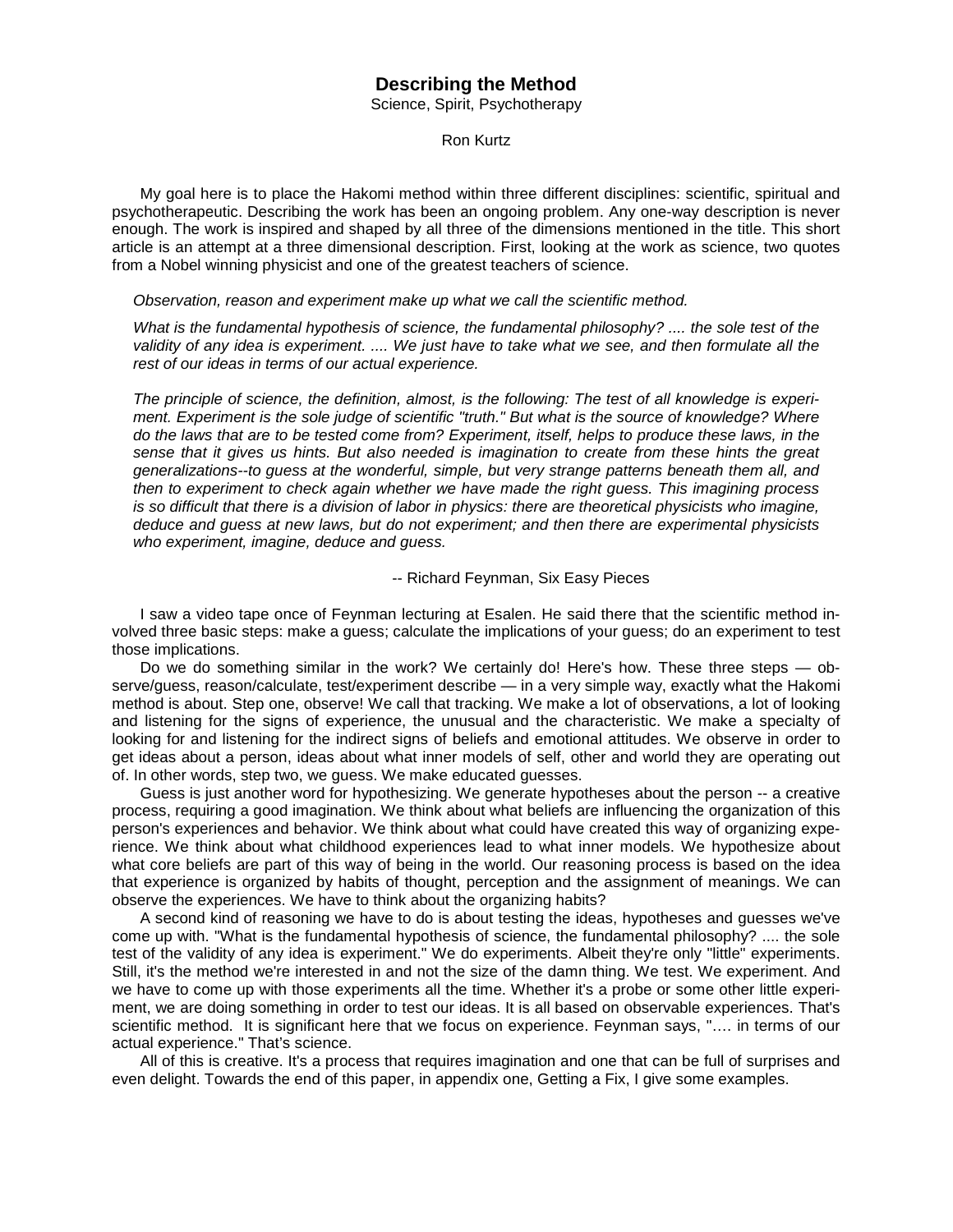The second aspect of the method I want to talk about is the spiritual one. I want to touch upon how this method is a reflection of spiritual principles and practices? To begin, let's simply state that the work is spiritually informed. Literally, it has information about spirit. Such as the following: there are subtle dimensions beyond the four that are space and time; there are relationships that make us more than separate selves; wisdom and inspiration can be found in spiritual experiences; love and consciousness are as real as mass and energy; some aspect of ourselves survives physical death; and more.

The work takes place within a spiritually informed emotional/attitudinal container. The work is "held" by that container and rests within it in a very palpable way. The emotional attitude is warmth and kindness and the ability to put ones own agendas and internal chatter aside and be with another. "Warmth and wakefulness," Chogyam Trungpa called it, when he wrote about the basic task of psychotherapists, in a book called Awakening the Heart. In some Tibetan Buddhist literature, it's called Wisdom and Compassion, which is also the title of a beautiful book of Tibetan Buddhist art.

A basic part of this method is learning and using this emotional attitude. I teach it as "loving presence." I teach it as method and practice. There are exercises and talks and we practice it every day of the training. There are definite skills and experiences involved. And there are patterns of thinking and doing that can get in the way. The belief that effort must be involved or that we are essentially on our own in all things, these kinds of beliefs amongst others get in the way. So, we have to examine ourselves, which is also spiritual work. And we have to experience this particular way of being and doing.

It's not just pretty talk. It's real, solid, experiential work. One learns to rest in it, with patience and faith and good humor. We learn to find inspiration and love within the process of helping others, so that we too are restored and nourished. It is knowledge, technical knowledge, about being nourished by a source that does not fail, and the experiences that remind us, again and again, it works! It feels right and good and, it works!

Here's Ken Wilber: "I rise to taste the dawn, and find that love alone will shine today. And the shinning says: to love it all, and love it madly, and always endlessly, and ever fiercely, to love without choice and enter the All, to love it mindlessly and thus be the All, embracing the only and radiant Divine: now as Emptiness, now as Form, together and forever, the Godless search undone, and love alone will shine today."<sup>1</sup>

About the method as psychotherapy: First, it's this container, full of compassion, patience and encouragement. It's this that makes the method "error tolerant." It is exactly because the precise and scientific steps we take are all suspended in this spiritual container, that they are effective. The guesses, the experiments, they're all happening within a relationship filled with good will and kindness. The atmosphere is open, creative and full of hope. This atmosphere is the most significant aspect of the whole endeavor. It sustains both client and therapist through the difficult work of feeling what is at times deeply painful. Let's not make the mistake of believing that the method works because of any technique or group of techniques. It works because the people doing it are inspired. Unlike Thomas Edison's well known description of genius<sup>2</sup>, the work is more inspiration than anything else. It all takes place within this special atmosphere.

As psychotherapy, there are these things. First, there is a clean and simple logic to the method. For more on this, I refer you to the article on Experiential Method (also on this web site.) Second, there's something about how this work is relatively quick and easy. Here are a few ideas about that:

#### Item 1. The Client's Commitment to Self-study<sup>3</sup>

Here's a problem that psychotherapy has had all along. When therapist and client are both operating out of a model (the allopathic, medical model) in which the client's task is to present "data" (symptoms, history, dreams!) and the therapist's tasks are to diagnose an illness and to provide treatment (insight, drugs, recommended actions, etc.), when this is the model, then methods of self-study, like meditation, the use of mindfulness and little experiments are not used or valued. Methods based on a medical model, lean towards questions (by the therapist) and answers (by the client). This tends to draw the client away from his or her own direction. It tends to arrest the unconsciously directed unfolding processes of healing.

 $\overline{a}$ 

<sup>1</sup>

ˈ From *Sex, Ecology, Spirituality.*<br><sup>2</sup> "Genius is 10% inspiration and 90% perspiration."

 $3$  There's more about this below.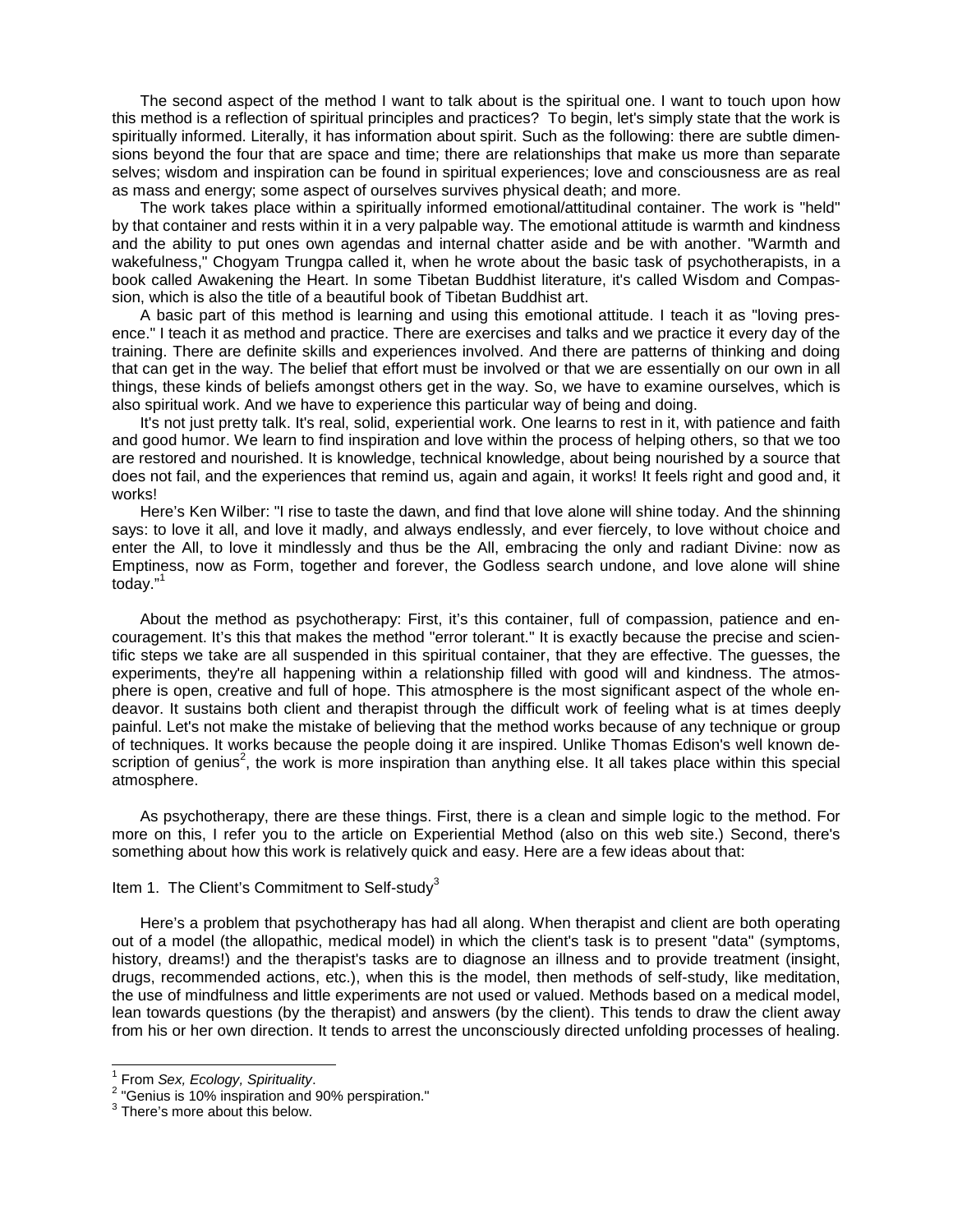Working within this model often leads to analysis, interpretation, excessive explanation and sometimes arguments. These reflect what Francisco Varela<sup>4</sup> called "the abstract attitude." By which he meant the attitude that keeps out of their experience and into their abstract thoughts.

The signs of this particular behavior are: questions, often "''why" questions, lots of "because" answers, an unconscious need to justify, a strong tendency to explain things, discomfort with uncertainty and a wish to fit the world to a desired vision. All this slows psychotherapy down by keeping the spontaneous from happening, minimizing emotional expression, avoiding experiences which could reveal and relieve, and by keeping the client from participating fully in his or her own process.

The Hakomi method presupposes that the client's main task is self-study and that the therapist's task is to assist in that, by creating ways in which the client may discover herself or himself. Questions and explanations are replaced by tracking and little experiments. The allopathic medical model is replaced by one in which the primary responsibility is upon the "student-client" for the effort to understand himself or herself, and the therapist is a kind teacher who helps the client to look into the mirror of experience carefully observed. With the client taking responsibility (which often means that the therapist waits for the client to take the lead), the healing process goes where it has to go, not where the therapist thinks it should. This engages the cooperation of the client's unconscious mind, producing support for the process, rather than resistance. Self study is the task and not surprisingly, it is also the path of the spiritual seeker.

#### Item 2. The Use of Mindfulness

This method places the direct observation of present experience above discussion and speculation. As a result, self-observation, or mindfulness, is present in almost all aspects of the work. Without mindfulness, the discovery of what's really going on within a person, all the habits and beliefs that are the causes of unnecessary suffering, is very much harder. With mindfulness, core beliefs and the emotions associated with them become obvious quickly. The most deeply held beliefs and powerful memories are reached by studying reactions evoked in mindfulness. All reactions are easily observed when in mindfulness and the beliefs, emotions, inner models and memories that help create and organize those reactions often become consciousness along with them. When they don't, they are only a step or two from becoming conscious. In addition, the sensitivity, vulnerability and surrender that are essential to mindfulness is being developed and practiced throughout the process. As a result, self-awareness is importantly enhanced.

### Item 3. Experiential

When present experiences are noticed and attended to, many opportunities for understanding and growth present themselves. The signs of present experience can be read by the therapist. (We call this tracking.) These signs are reliable indicators of the client's experiences which, when focused on, are immediate and real to the client. It is this immediacy and reality that makes present experience the "royal road to understanding" in body-centered psychotherapy. By tracking and contacting experiences happening in the present, which both therapist and client have access to, real events are attended to and much speculation is avoided. Ideas may be fun, but they're not nearly as convincing as experiences. Ideas are often open to doubt; experience, hardly ever. Real, felt, present experiences lead quickly to understanding. Since experience is the direct result of both events and the meanings that are unconsciously and habitually assigned to events,<sup>5</sup> gathering information directly from present experience, is the most rapid and reliable way of discovering those meanings and their effects.

#### Item 4. The Emphasis on Nourishment and Self-actualization

What's wrong. How bad things are. Feelings of grief, fear, anger and pains are the usual focus of psychotherapy. They needn't be. They may only be signals that something's missing. Some kind of nourishment or some kind of potential that should be there, or could be there, isn't. We concentrate on discovering what is missing and finding ways to get it. These painful feelings can tell us something. Fear can

<sup>&</sup>lt;sup>4</sup><br>Francisco Varela, *Embodied Mino*<br><sup>5</sup> See *Experiential Mathod* also an

 $5$  See Experiential Method, also on this web site.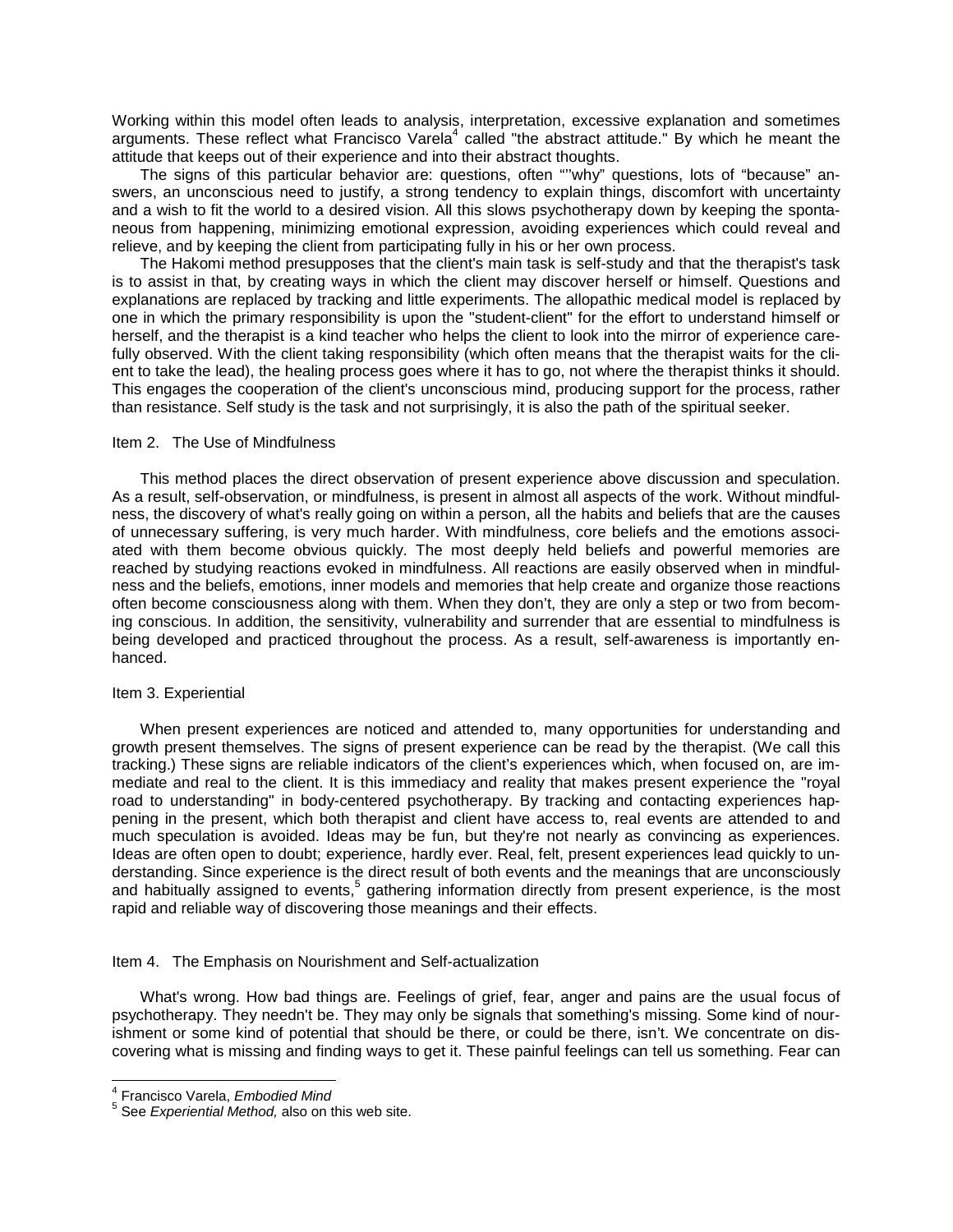tells us what we need to be safe. Sadness, what we need to be happier. What we really need is usually available. When we discover what that is and see it without the distorting effects of outdated or extreme beliefs, it's usually available. It's us, that's not. We're not available to the nourishment we could have, if we didn't react in old, habitual and "misinformed" ways. Our habits prevent us from getting the nourishment that's there for us. When that's the case, as it is most of the time, we can help. When what you really need isn't available, the best you can do is face it and move on. As the Rolling Stones song goes: "You can't always get what you want…"<sup>6</sup>

Unnecessary suffering, that's what we're after. If it's unnecessary, we can help you. If what you need is there and you're not taking it, if you're starving at a banquet, we can help. So, that's what we look for. The kind of problems people present in therapy most often reveal that they have some unreal beliefs about what's possible in the way of happiness and the nourishment that leads to it. Once we understand what's missing, we move towards understanding what keeps it that way, what is in the way of getting what's needed. Often, it was missing in the past and the person organizes around the absence. They manage the pain of what's missing by not feeling it, or thinking about it. The beliefs that keep that missing need from becoming action are habit now and function unawares.

Staying only with pain, suffering, fear, hate and such debilitating emotions is unnecessary and can even be dangerous. By staying too long, therapists strengthen the habits which manage pain and prevent nourishment (pleasure, love, calm, and so forth). By searching for sources of nourishment and ways to take nourishment in, we help people become stronger, more courageous, and more effective in their worlds.

When pain and suffering are emphasized, rather than nourishment, the process remains difficult and drawn out. The therapist's ideas about transference and counter-transference make therapists extremely cautious about offering nourishment as part of the therapy process. By contrast, in Hakomi, we encourage it. With the caveat that one must be careful that the nourishment is actually taken in. It can be that it's the nourishing relationship that's being sought by the client or the therapist, or both. If that's the case, you have a transference problem. You can get a dependency situation that way. It's a matter of being careful. If you are, if you teach a person how to take in what's available, where they hadn't been able to before, then you are helping and healing. The primary job is to help the client learn to get available nourishment. We have to be real about it; it has to be some kind of nourishment that's actually available. It usually is.

#### Item 5. A Clear Relationship to the Unconscious

Most therapists, the exception being hypnotherapists, are not trained to relate directly to the unconscious mind of the client. The old concept of the unconscious as a primitive, irrational, "seething pool of emotions and impulses," is simply not accurate.<sup>7</sup> The unconscious is highly complex and "logical" and carries out very complex tasks, including judgments and decisions. By tracking for and adjusting to unconscious needs, we establish good relations with these all important aspects of the mind. When we don't, progress is hampered by distractions, all kinds of "non-cooperation," which is often called resistance, like forgetting, low interest, irrelevancies, lack of focus, and on and on. A lot of respect for the intelligence and effectiveness that functions outside of awareness is the remedy. Paying attention to nonverbal signs of experience is a very good way to engage in a "conversation with the unconscious." Needs, feelings, even ideas, that do not appear in the present consciousness of the client are often expressed non-verbally. By responding to these, we can establish a direct relationship with that part of the client's mind. If we respond with awareness, understanding and kindness, it can be a very positive and productive relationship. Such relationships gives us, as they do the hypnotherapist, powerful allies.

#### Item 6. Management Behavior

What in other methods are called "defenses," we see as the management of emotionally intense experiences. This management behavior is habitual and organized outside of awareness. When it is called defensive, it usually carries the judgment that it is "bad," it's something like germs in disease, it's something to fight, to overcome. When therapists make this judgement, it often works to reinforce negative self judgements in the client, enhancing impulses that are already conflicting and troublesome. The resulting

 6 "but if you try sometime, you just might get what you need."

<sup>&</sup>lt;sup>7</sup> See the article, "The Butler Did It," by Bruce Bower, Science News, Dec. 1999 Also, my article, "Listen to You."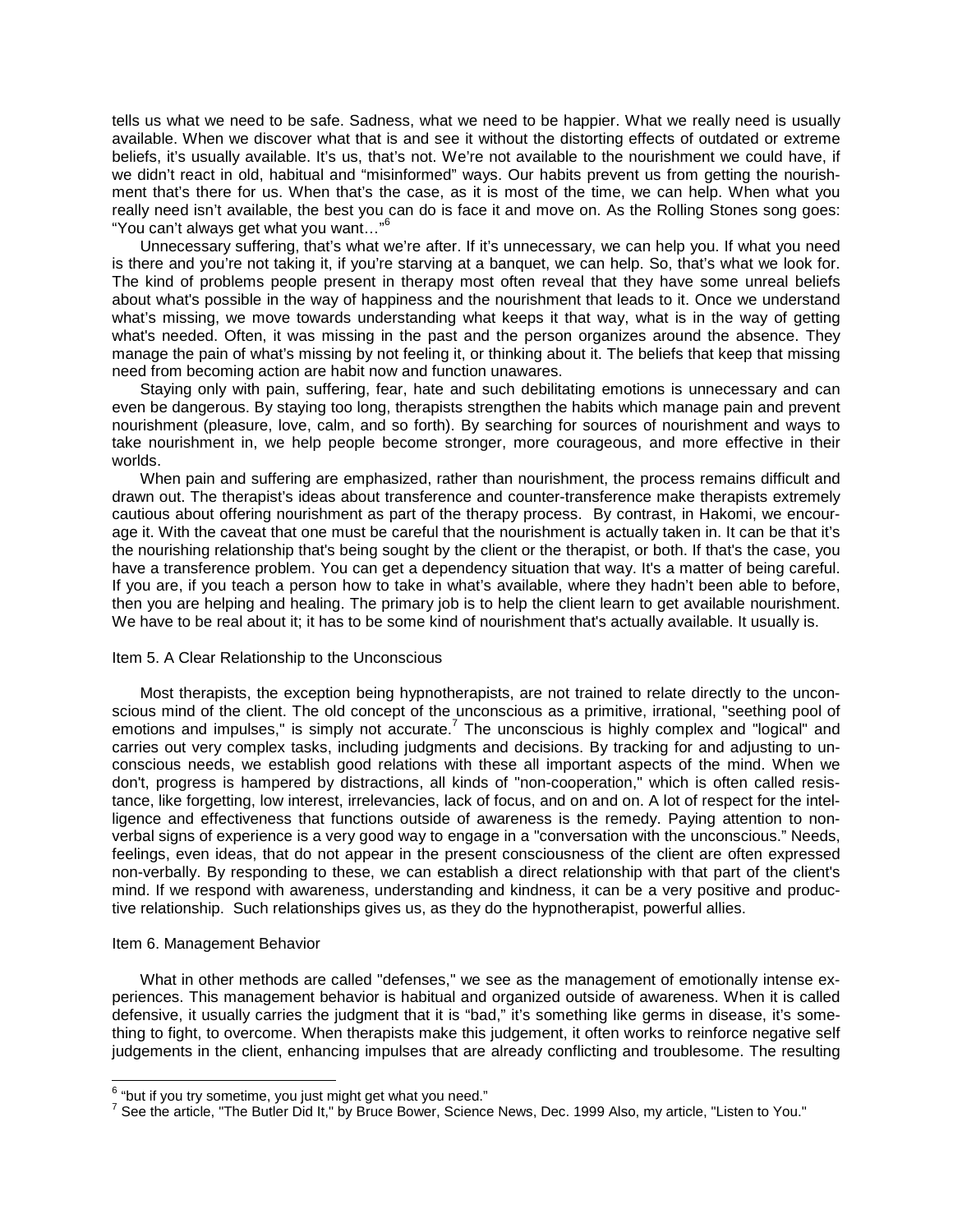tension wastes emotional energy, causes suffering and takes a lot of time to resolve. Taking sides against the parts that manage the organization of experience just adds to the tensions already present.<sup>8</sup> As with the unconscious mind in general, respect for and a cooperative relationship with these parts is the key to moving quickly and smoothly the therapeutic process. Management behaviors are protective basically and there is always an understandable need for safety behind them. That some of these needs are old and outdated is a good reason to bring them into consciousness in gentle ways, ways which make them easier to change. Seeing them as management and treating them as such, gives the client respect for his or her own process. That helps with finding ways to use the energy that goes into that same management in more realistic, effective ways.

#### Item 7. We're Experimental

Remember Feyman? "The sole test of the validity of any idea is experiment." So, when the therapist has an idea (and you know how easily that can happen), especially if it seems like an important one, it's time for an experiment, not a big discussion. This "experimental attitude" is an expression of true openmindedness and curiosity. Without the testing of ideas, questions are left unanswered and issues, unresolved. The notion that experiments require elaborate designs and therefore are not really doable in clinical sessions is just wrong.<sup>9</sup> "What happens when...." is the basic form of all experiments. Or, as Wilber has pointed out, "If you want to know this, do this!"<sup>10</sup> All one has to do something to know something. All that's necessary is to a what-happens-when question and pay attention to the results. The result of not using little experiments where possible is confusion, uncertainty and a great waste of time. Experiments often lead quickly and easily to clear, direct understanding. This approach is essential to the method. Without it, there's no Hakomi. And, let's give credit where credit is due: I learned a lot about this from several really good therapists of the Gestalt persuasion, Fritz Perls, Jim Simkins, Stella Resnick and Richard Miller. I'm grateful to them all.

Item 8. Emphasis on Understanding rather than Emotional Release and Expression

The model that emotions are like gases under pressure and need to be released in order for the pressure to be reduced is attributed to Freud. He was probably inspired by the excitement generated in his time over the invention of the steam engine. It's an hydraulic model. Here the hope is found that, once expression is "allowed" and pressure relieved, understanding will follow. And that's often the case. Experiences are often organized around avoiding the experience of certain emotions and their expression. In Hakomi, rather than placing an emphasis on the expression of emotions, we focus on understanding of how they arise and fail to arise. We look at how emotional experience is managed, what beliefs influence that process. The main point for us is that the operations of the mind are information processes, not an hydraulic ones. While the computer may be only crudely analogous to the human brain, but it is a lot better of an analogy than are shock absorbers and tea kettles. As if there were so many gallons of tears, so many lbs./square inch of grief. (I'm feeling a little pressure myself, just writing about it.) The point is, we do not need to push for the expression of emotions to discover the processes that influence them. Expression alone, without understanding, is exhausting and provides only temporary relief at best. The beliefs and organizing habits that create a need for emotional release, when these are unrealistic and outdated, can be examined and changed like any other beliefs or habits, by making them conscious and making it possible (or showing that it's possible) to believe otherwise and to act differently. In this method, it is the beliefs that influence the expression of emotions that we seek to discover and work with, not emotions themselves. Of course we do support release when it is spontaneous. But we don't push for it. We allow it and support it when it happens, but we emphasize understanding the processes that organize all experience, including emotions and their expression. Working with beliefs brings about changes that much faster.

 8 Richard Schwartz, in his books on Internal Family Systems, calls these parts managers. He talks about several varieties and explains how they originate and function. He also recommends fostering cooperation with the managers rather than opposing them. They are, as he points out, only trying to protect.

 $^9$  On this subject, see Richard Rhodes' description of inductive reasoning, in his 1999 book, "Why They Kill," pages  $137 - 140$ 

From The Marriage of Sense and Soul, Chapter 11, What is Science?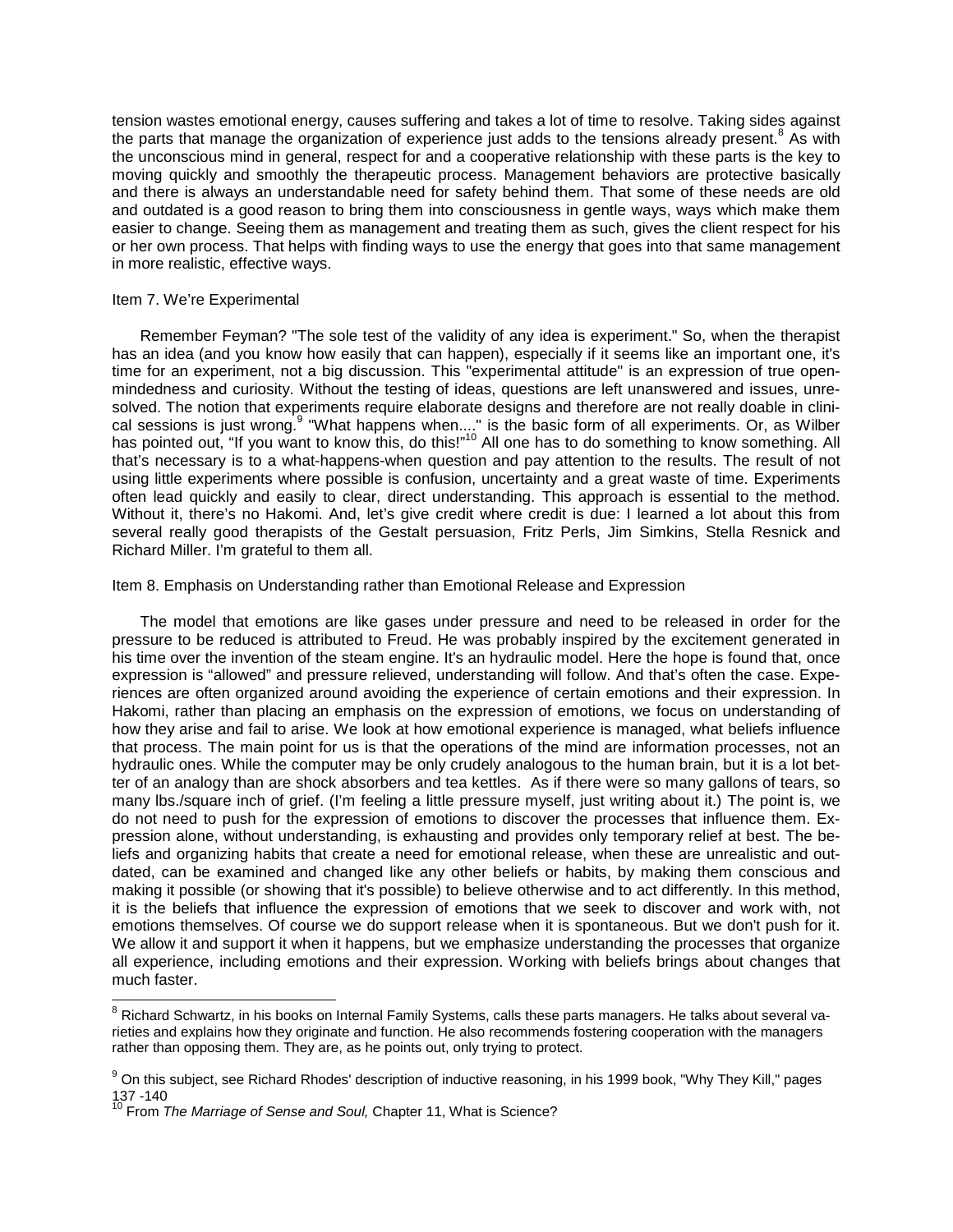There are several more of these elements which speed up the process, but these are the main ones.

A quick summary of the method: (1) create the right state of mind; (2) build the relationship; (3) get ideas about the person (about how he or she organizes experience and what beliefs influence that); (4) do little experiments in mindfulness to test your ideas; (5) work with the emotions, memories and insights evoked by the experiments you've done; (6) create the missing experiences that the limiting beliefs have prevented. Simple enough! The main techniques we use for these simple steps are: (1), we follow the flow of the client's present experiences (tracking); (2) we name the experiences, once in a while, to demonstrate to the client (especially the unconscious mind of the client) that we're "getting it" (contact and acknowledgement); (3) we detect and adjust to the person's unconscious needs; (4) we think about what sort of history and beliefs lead the person to organize his or her experience the way we're noticing it's being organized; (5) we create little experiments, like probes and taking over (which evoke and access character material) to test our hypotheses about the person and to evoke memories and emotions that bring that material into consciousness; (6) we work with the emotions that are evoked (by supporting spontaneous management behavior and by creating secondary experiments to move the process along); (7) we seek to discover and to provide, at least for the moment, the experiences that have been missing as a result of the effects of the limiting beliefs and the habits they created.

#### An Important Note:

It's been pointed out to me, by Halko Weiss and the European staff, that the use of the term "core material" is misleading and does not take into account how sane we all really are at the core. They have suggested the term "character material" and I think they're right. It was a serious mistake on my part and I'm happy to correct it. The core is sane and I would add, it is spirit. It's not exactly scientific, yet, to talk that way. (That's perhaps the reason behind my mistake.) But, I've every confidence that it soon will be. "To see God in everything and everyone." I was told that Swami Premananda said that was the purpose of life. At the core, if we could see it, God. Not craziness and pain, ignorance and suffering. That's material of another story. That's the overlay of character and ego. Character material. At the core… sanity and spirit. Something to celebrate.<sup>11</sup>

I haven't yet talked about character theory, that ones we've been using for so many years. Here's some recent thoughts about that:

# Listen to You

 $\overline{a}$ 

They all talk to themselves; the problem is, nobody listens.

—Fritz Perls (a rough translation)

It's true: nobody listens. Or, hardly anyone.

We call all this talking to ourselves: thinking. In effect, thinking is self-talk. And, it runs us. Decisions are made. Emotions are triggered. Speech is created and spoken. (I'm writing this.) And almost all of it goes on without "deliberation." Without.... a witness. We're hearing it; we're just not hearing who exactly is saying it. The talker is on automatic and we call that, when we think about it at all, our.... self. We are not, as is commonly believed, what we eat. Our selves are, for all practical (and impractical) purposes, how and what we habitually talk to ourselves about. That is, we are who we think we are. Not what we tell other people we think. What we really think, without thinking about it.<sup>1</sup>

The music of an orchestra is made by probably millions of small, automatic, habitual acts on the part of nearly a thousand fingers, over a hundred arms, another hundred each of legs, eyes, ears, lungs and fifty or so brains. The outcome of all this can be beautiful, organized, synchronized, harmonized complex musical sounds. Almost none of those millions of habitual acts is being witnessed by the actors them-

<sup>&</sup>lt;sup>11</sup> The paper Experiential Method still uses the term "core material." Where ever you see that, just change it to "character material." I'll also change it where and when I can.

 $12$  "We haven't paid much attention to thought as a process. We have engaged in thoughts, but we have only paid attention to the content, not the process. Our thought, too, is a process, and it requires attention, otherwise it's going to go wrong." — David Bohm, from On Dialog (pg. 9)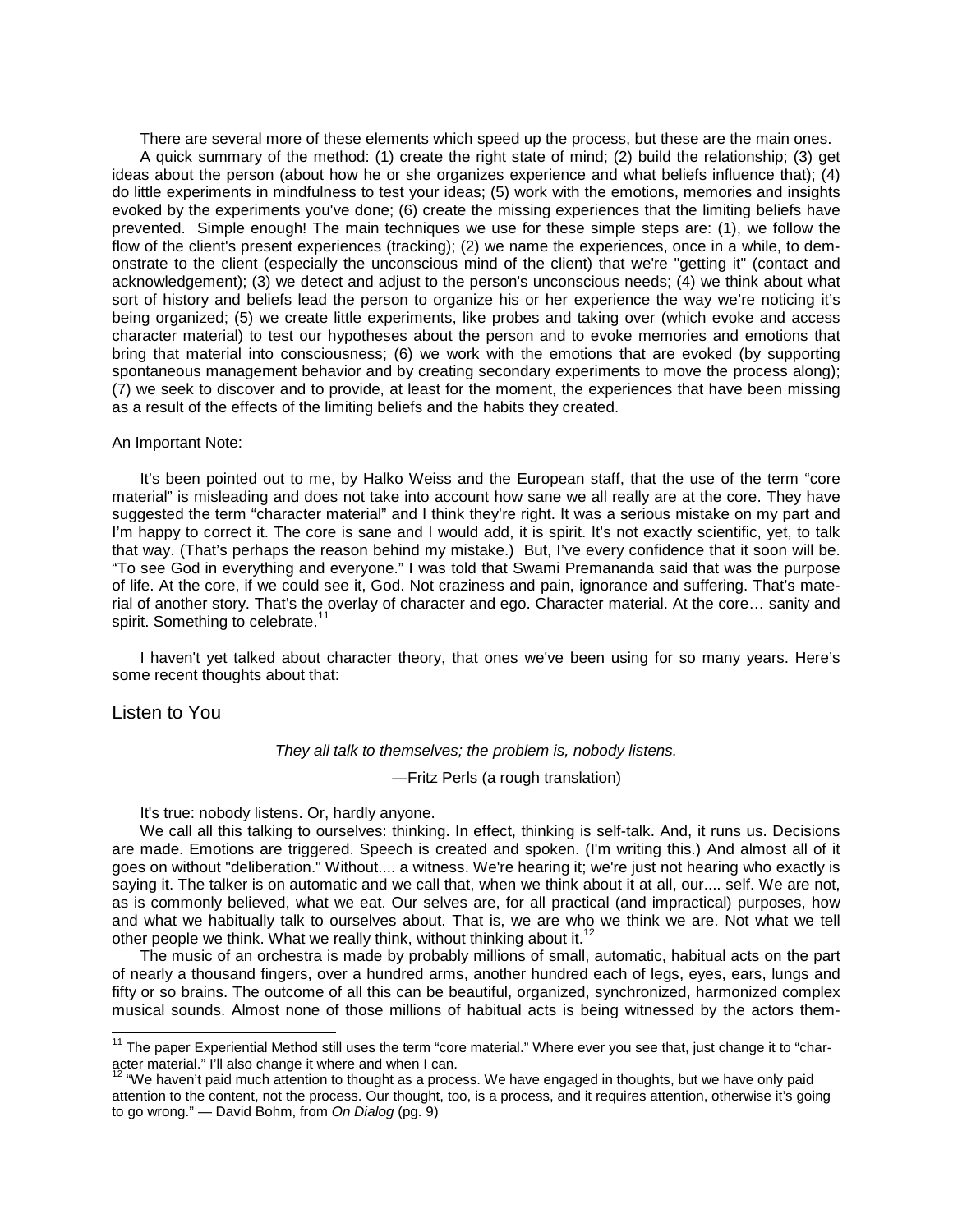selves. Nor could they be called deliberate. They're not planned and then carried out. All these movements have been rehearsed, memorized. If there is anything deliberate about them, it's that they've been deliberately practiced and memorized, "habituallized" and put outside of consciousness. In that sense, they're not attended to. (Just as thoughts are not listened to.) Because: it's the only way to have an orchestra that works, an orchestra worth listening to.

In the same way, we don't listen to all our self talk. We can't. We don't have the time. Usually! All the models, instructions, assumptions, beliefs that create the highly complex behavior we exhibit operate almost entirely as habits, outside awareness. As a result, we are organized, synchronized, etc, and we can react to the events around us. We can operate in the flow of the ever changing world. We can be part of it, at whatever speed it's going. In that world, as part of that "orchestra," the self is our instrument. On it, we make the music of our lives. We are our own creations. We have organized who knows how many habits out of the experiences of our lives and more than anything else, those habits are who we are. Because it's the only way to have a self that works, a self that other people will recognize as such.

So, everyone is who they think they are. Which is to say, it's who they say they are to themselves. Only they don't listen. It doesn't work that way. It couldn't. Not in the everyday world of work and relationships and "playing the music of your life." But, if you're going to change, you're going to have to listen. Like a conductor, you're going to have to listen to yourself.

As you may have guessed, I've got a plan for that. First though, a little more thinking. Richard Schwartz calls it "the myth of the monolithic I." This is the idea that we're a unity. Of course all of us who've read Ken Wilber know that everything is a part of some whole and a whole made of parts. "Nature of the universe, Old Sock." The orchestra is a whole made up of multiple musicians. (Every whole is made up of multiple somethings.) And we're no different. Cells, organs, systems.... The self, the "who-weare" is also a collection of parts. And these parts are each, in its own way, a whole, with feelings, attitudes, beliefs, etc. The whole of a subpersonality. Making us all "multiples."

H.L. Mencken said, "All men are frauds. The only difference is that some men admit it. I, personally, don't." All selves are multiple. The only difference is that some selves know it and some don't. (I, personally, do…. if that's any of your business.) That is, sometimes the "parts" communicate and sometimes they don't. Or some parts communicate with other parts and some parts don't. Some are unconscious to others. Invisible. Some parts oppose other parts. Freud called it conflict. One part against another. Schwartz calls it polarization. Part against part, a big cause of suffering. Dissociation: parts not communicating. We're all orchestras. We're either friendly and playing together, or we're having some kind of hard time. Multiplicity. The self as multiple.

Lonnie Athens, the noted criminologist, calls this internal world of parts a "phantom community." They're like people, these parts. Schwartz says that, too! They certainly have some of the complexity, motivations and beliefs. Of course, at each level of organization, there's some level of complexity that goes with it. For our parts, our phantom community members, they're one step down from the top, the top being a "whole" individual person. So, naturally, they're very close to being people themselves. And they often act that way and just as often other people accept them as such. Parts function as wholes when the orchestra isn't following the conductor anymore, so the lead violinist steps in and conducts. It may not produce the best sound, but at least the music's still happening.

Let's say your ability to cry, those habits that make up openness, sensitivity and vulnerability have gone numb for some reason. Maybe you were told "big boys don't cry" or "I'll give you something to cry about." So, the part that toughs it out takes over and a new organized self is operating in the world, a self that doesn't cry and maybe doesn't feel very much either. And the world says, "he's a real man" or "he's too macho!" Of course, if the people in your world like "real men" and reward you for it, you're likely to stay one, if you can. However, you may not be a hit with a modern woman. Athens would say, the self is a social phenomenon. It is, in the sense that it formed and is maintained through social experiences, like the events and rewards we just mentioned. It's also true that it becomes stable within social networks. There are also some internal rewards and punishments that are established and, in that way, the self is also a "personal construct," a "semiautonomous system." That is, once it's established, it will tend to recreate and stabilize itself. It will "self repair." So, it's a social phenomenon and an individual one, too!

We could, if we wished to, examine these parts, these members of the phantom community within ourselves.

I really like the word phantom, here. It resonates with the Buddhist idea that the self is "empty of separate existence." "All is impermanent. All is without a (separate) self," is the mantra of the Amitabha Buddha. These selves are only phantoms, ghosts who meet in ghostly ways and go about their ghostly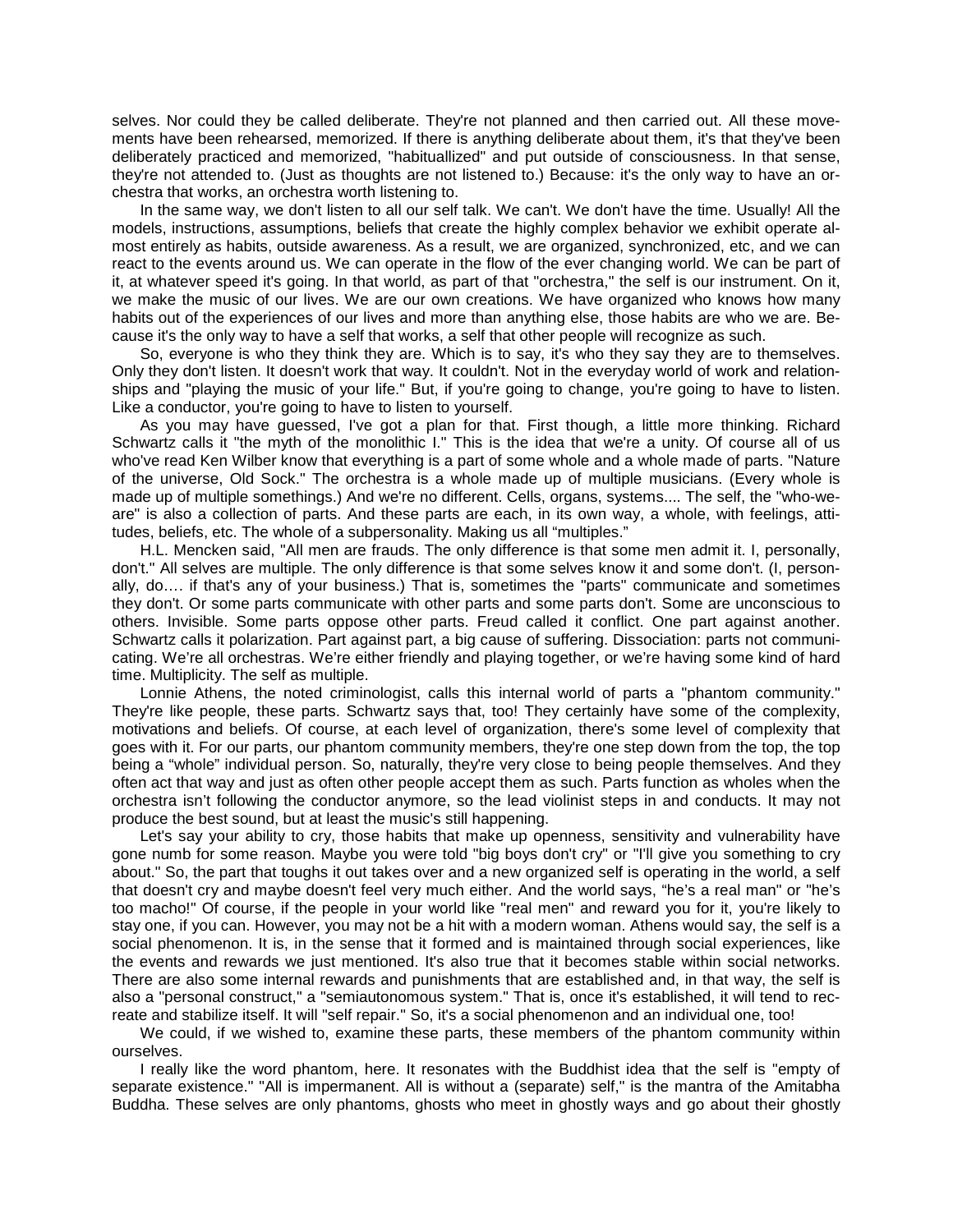business that is our daily lives. The situation would be a bleak, as many think it is, were it not that even that thought is just a ghost itself.

"You have come to attain. And you will attain," Swami Rama told me. To attain... to see the ghosts for what they are. To witness. To observe. To know who you are and who you aren't. "In the silence," said Swami Premananda. "When thinking stops," he said, "you will see God." That way lies freedom, as every saint has told us.

To examine the phantoms, we have to stop being them, if even for a moment. We need to observe them doing their ghostly chores. And that means mindfulness. A mindful moment is one in which we are simply observing the ghostly doings of our own minds. We're watching, hearing thoughts go by, without "being" them. Even if only for a moment. In one moment of light, like a flash of lightening, whole mountain ranges can be seen. Once seen, we know forever that they're there.

The beginning of freedom is listening to yourself (or your selves, rather). We have become who we are, members of our culture, family, community. And we have taken in, as complex sets of habits, beliefs, thoughts, phantoms, this mix and made of it a self. We can remake it!

I haven't yet spoken of what part inheritance plays in all this. For this, I recommend a book called, Entwined Lives, by Nancy L. Segal. It's a book about twin studies and what they tell us about personality, experience and genetic inheritance. The gist of it is this: we inherit tendencies. Nothing is fixed as far as personality is concerned, but there will be genetic influences, more or less strong, depending on the trait. So, it's not black or white. It's complex, subtle and juicy. Still, within the range of most of what we call personality, most of it is learning and social interaction, biased by some genetic influences. It's nature and nurture. Both play a part in how our selves are shaped.

From here on out, the stuff about self, for me, is method. It's how we go about seeing who we are and changing what needs changing. I am not partial to any particular description of the structure of the self, whether it is the "hungry ghosts and hell beings" of Buddhism, "top dog and bottom dog," "managers, exiles and firefighters" or "the child" or "orals, masochists and schizoids." All are good ways to sharpen up our thinking. And I think, for now, I've said enough about that.

I haven't talked about techniques. Or the principles. They are both important parts of the method. But, I'll save that for another time.

Before I finish, there is an aspect of Hakomi that I think needs emphasis. It needs to be seen clearly so that we can distinguish just what it is that makes Hakomi unique. Given the history of psychotherapy, its roots in medicine, we've been taught to think about it as a cure for disease. And there's plenty of room for this kind of psychotherapy. But, I don't think of Hakomi as any of that. I think of it as self-study. Psychotherapy as learning who you are. And I want to talk a little more about that.

Within this limited area of the whole field of psychotherapy, I want to think about psychotherapy as self-study, as learning who you are. A good question to ask right off is this: how is it that we do not (if we do not, and let's face it, most of us do not) already know who we are or at least have a pretty good start on it? What, you might add, have we been doing instead of studying who we are? What have we been paying attention to? How is it that we've learned so much without each of us learning very much about ourselves. And, now that I've asked a few questions, let me venture a few answers. Self-awareness is a habit. It's one of two habits we, as therapist need to cultivate and to help our clients cultivate. (The other habit is warmth, friendliness and compassion, which I'll talk about at another time, when I'm describing loving presence.)

Self-awareness is gained through the cultivation of paying attention to yourself, meaning your thoughts, your sensations, moods, emotions, desires, dreams, and so forth, and when and how they all occur. Mindfulness is a big part of that. Mindfulness is also habit; it must be learned and practiced. It must produce desirable results. It must prove useful to have a knowledge of one's self, a well-conceived model that emerges out of this habit of self-awareness. (Gurdjieff called it, self-remembering.)

So, why didn't we learn all this in grade school? Why are there no programs for this in the curriculums of the Western world? After all, self-study is the foundation of almost all spiritual development. What is valued so much more highly than this? Material success, that's what. Witness the tight correlation between level of education and lifetime earnings. So, when we ask about why we're not more self aware, one reason is that it's not highly valued in our culture and therefore, it's not taught.

A second, related reason is that we're not exposed to models of self-study and self-awareness in the media. Just not there. Not on TV, in movies, popular books, music, theater.... invisible. (I could rant on and on and quite enjoy myself doing it, but, dear reader, I'm going to spare us both. It's enough for me that you know that I could have.)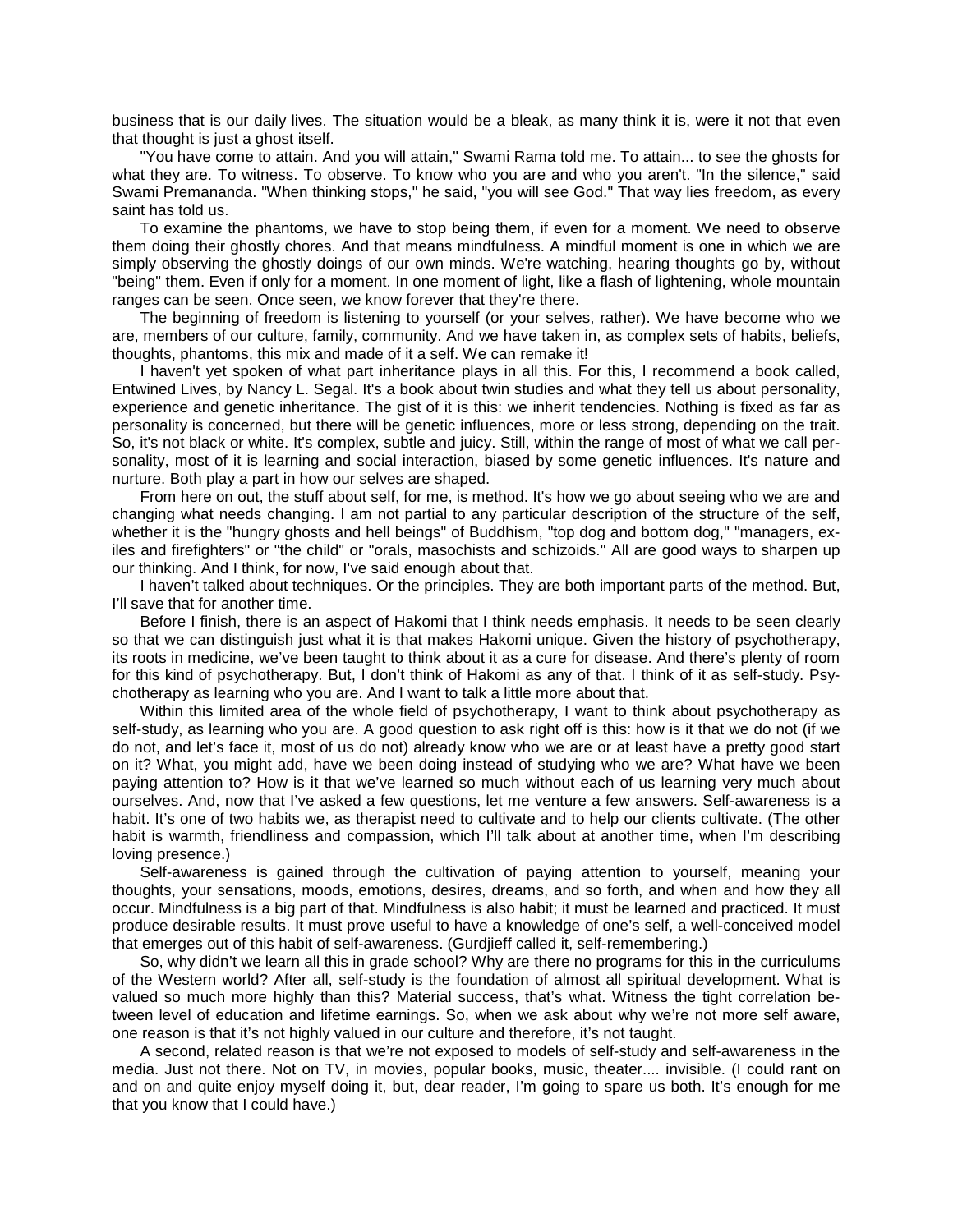A third reason, is the great value of (now get this!) not knowing. Too much self-awareness is bad for getting things done. "Sickled over with the pale cast of thought." It's the reason for habits in the first place: some things are best done without thinking. True enough. If you're trying to get certain things done, over and over again in much the same way, then deliberate and conscious is a waste of precious brain power. (A topic worth pursuing for another time.) But, if you're not just trying to get things done in an efficient way, if, rather, you're looking for knowledge of the true self, for freedom, clarity and meaning, if it's happiness you want, if you're wanting to end unnecessary suffering, well then… self-study is the way.

Lastly, before we give up on the reasons we're not more self-aware, I want to mention repression, the "force" that keeps some stuff out of awareness for safety's sake. Of course that's happening. Of course it's one of the things we should be aware of when we're doing this business of helping others learn about themselves. Just so you'd know. And, if we're careful about it, we can go about our business of "making the unconscious, conscious" without doing damage or wasting a lot of time, either. It's a matter of working with the unconscious and not forcing anything. But, you knew that, I'm sure.

So, I see Hakomi as the method that is particularly about self-study. And I've said before that it behooves us to teach our clients that this is the case. It will save a lot of time, I've said. It will. We all need to notice what we're doing with our lives. We all need to be able to look at things like that. How do you answer when you're asked, "who are you?" And if you ever ask yourself, what then? What kind of person are you to yourself? That's what I think this Hakomi stuff is all about. And Lord help me, I should know.

That second habit I mentioned, warmth. Let me just say this. I think it's the therapist is obliged to shine a friendly light on who one is. It's a very important part of the therapeutic relationship. Since we're trying to help people look at who they are, it's a good idea to be friendly about that. Because… we must welcome their emerging recognitions. We must help them understand and accept who they are, the sinner at the surface and the saint at the core, their capacity for love and wisdom as well as their pain, their guilt and all of that. So, that's another habit we ought to cultivate and help our clients cultivate: friendliness towards ourselves and towards others.

So, that's the combination: "warmth and wakefulness" (Trungpa), "wisdom and compassion" (Tibetan Buddhism), "love and hope" (Jesus), "gnothi seatum" (Socrates), "no freedom without enlightenment" (Da Free John).... "God in everyone and everything." (Premenanda) I'm going to end with a couple of poems. First, Rumi…

Come

Come, whoever you are! Wanderer, worshiper, lover of leaving

Come, This is not a caravan of despair. It doesn't matter if you've broken your vow a thousand times, still

Come, and yet again Come!

Jelaluddin Rumi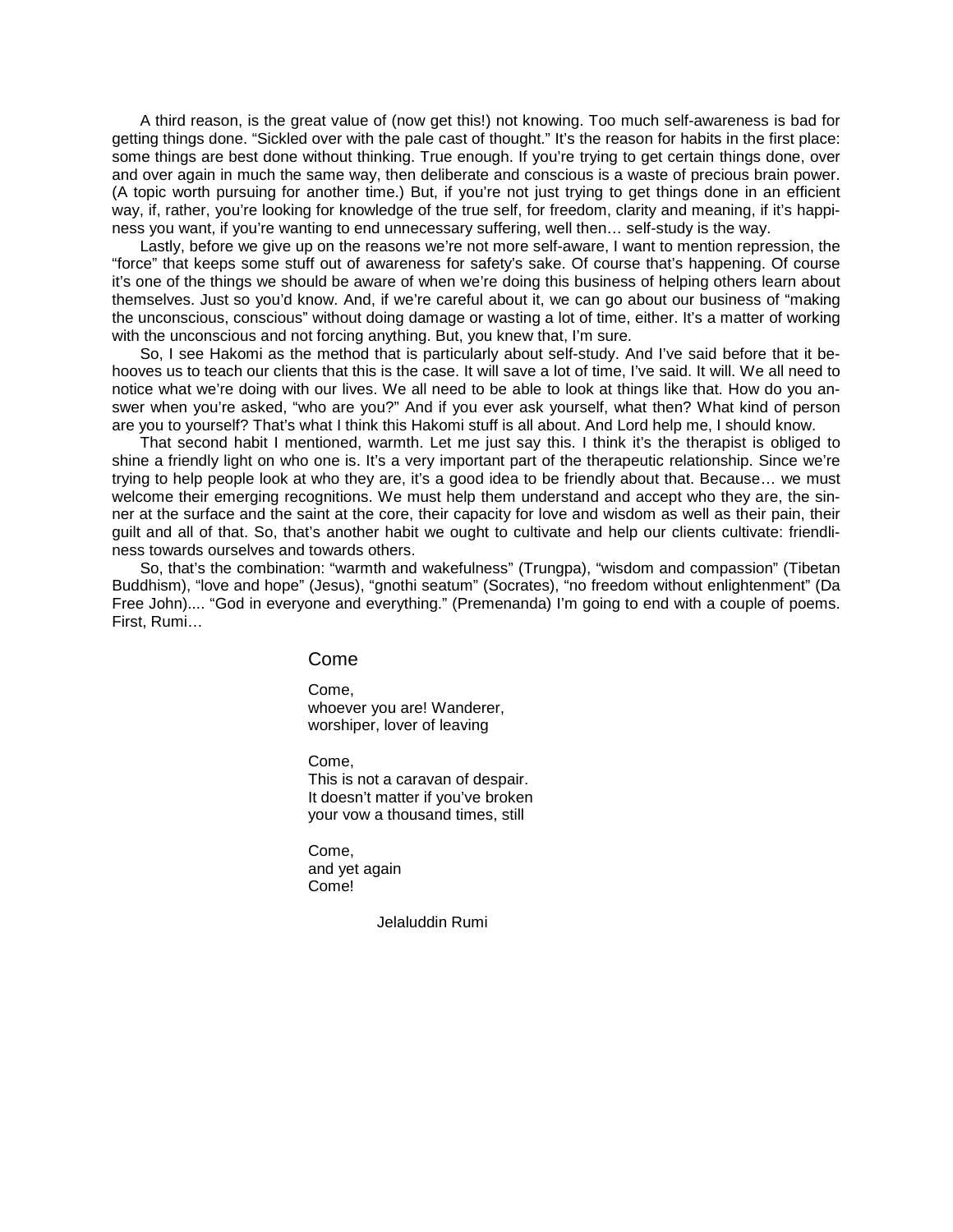# I Know the Way You Can Get

I know the way you can get When you have not had a drink of Love:

Your face hardens, Your sweet muscles cramp. Children become concerned About a strange look that appears in your eyes Which even begins to worry your own mirror And nose.

Squirrels and birds sense your sadness And call an important conference in a tall tree. They decide which secret code to chant To help your mind and soul.

Even angels fear that brand of madness That arrays itself against the world And throws sharp stones and spears into The innocent And into one's self.

O I know the way you can get If you have not been out drinking Love:

You might rip apart Every sentence your friends and teachers say, Looking for hidden clauses.

You might weigh every word on a scale Like a dead fish.

You might pull out a ruler to measure From every angle in your darkness The beautiful dimensions of a heart you once Trusted.

I know the way you can get If you have not had a drink from Love's Hands.

That is why all the Great Ones speak of The vital need To keep Remembering God, So you will come to know and see Him As being so Playful And Wanting, Just Wanting to help.

That is why Hafiz says: Bring your cup near me! For I am a Sweet Old Vagabond With an Infinite Leaking Barrel Of Light and Laughter and Truth That the Beloved has tied to my back.